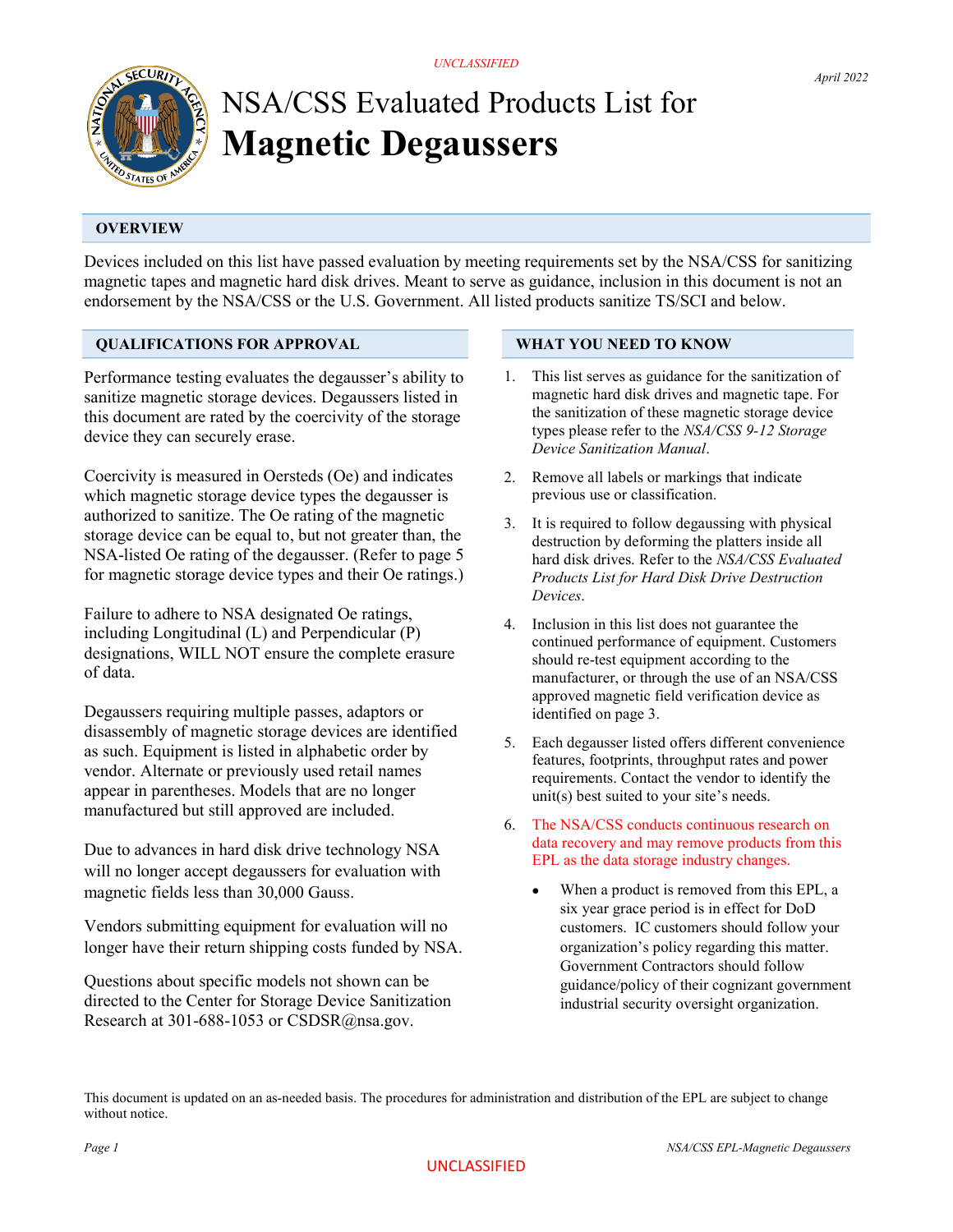| <b>VENDOR</b>                                                                | <b>DEVICE NAME /</b><br><b>MODEL</b>     | TAPE:<br><b>Oe RATING</b> | HDD:<br><b>Oe RATING</b> | <b>REMARKS</b> |
|------------------------------------------------------------------------------|------------------------------------------|---------------------------|--------------------------|----------------|
| Advanced Design Corp.                                                        | <b>MagWiper MW-1B</b>                    | 3000                      | L-5000, P-5000           |                |
| Data Security, Inc.                                                          | $HD-1T$                                  | 3000                      | L-5000, P-5000           |                |
| Data Security, Inc.                                                          | $HD-5T$                                  | 3000                      | L-5000, P-5000           |                |
| Data Security, Inc.                                                          | $HPM-2$                                  | 3000                      | L-5000, P-5000           |                |
| Data Security, Inc.                                                          | $LM-1$                                   | 3000                      | L-5000, P-5000           |                |
| Data Security, Inc.                                                          | $LM-1C$                                  | 3000                      | L-5000, P-5000           |                |
| Garner Products, Inc.                                                        | <b>TS-1XT Series</b>                     | 3000                      | L-5000, P-5000           |                |
| Intimus International                                                        | Intimus 20000 S                          | 3000                      | L-5000, P-5000           |                |
| Marquis Business Systems,<br>LLC.                                            | Magpro 100                               | 3000                      | L-5000, P-5000           |                |
| Proton Data Security                                                         | $T-4$                                    | 3000                      | L-5000, P-5000           |                |
| Proton Data Security                                                         | $T-5$                                    | 3000                      | L-5000, P-5000           |                |
| Security Engineered<br>Machinery, Inc. / Secure<br>I.T. Engineered Solutions | <b>EMP 1000-HS/</b><br><b>MMD-1000HS</b> | 3000                      | L-5000, P-5000           |                |
| Whitaker Brothers, Inc.                                                      | Datastroyer 105                          | 3000                      | L-5000, P-5000           |                |
| Whitaker Brothers, Inc.                                                      | Datastroyer 106                          | 3000                      | L-5000, P-5000           |                |

## MAGNETIC DEGAUSSERS

| <b>VENDOR</b>       | <b>DEVICE NAME / MODEL</b>  |
|---------------------|-----------------------------|
| Data Security, Inc. | <b>Field CheckR</b>         |
| Data Security, Inc. | <b>Compact Field CheckR</b> |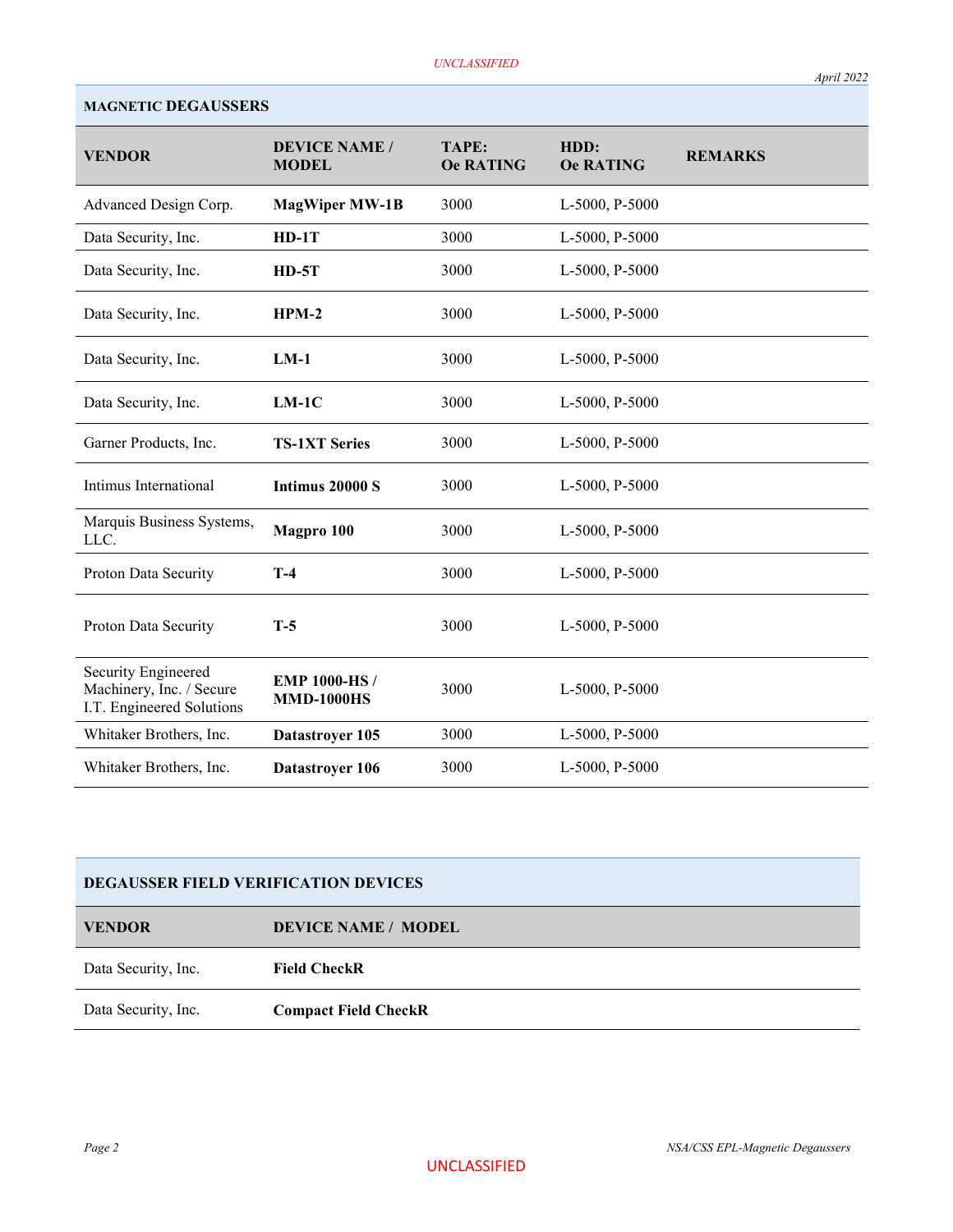# NO LONGER MANUFACTURED

| <b>VENDOR</b>                     | <b>DEVICE NAME / MODEL</b> | <b>TAPE:</b><br><b>Oe RATING</b> | HDD:<br><b>Oe RATING</b> |
|-----------------------------------|----------------------------|----------------------------------|--------------------------|
| <b>CMC</b> Technology Corporation | Intimus 20 000             | 2800                             | L-5000, P-5000           |
| Data Security, Inc.               | <b>HPM-1</b>               | 3000                             | $L$ -5000, P-5000        |
| Data Security, Inc.               | $HPM-1A$                   | 3000                             | $L$ -5000, P-5000        |
| Data Security, Inc.               | $HPM-4$                    | 3000                             | $L$ -5000, P-5000        |
| Data Security, Inc.               | $HPM-4E$                   | 3000                             | $L$ -5000, P-5000        |
| Data Security, Inc.               | $LM-4$                     | 3000                             | $L$ -5000, P-5000        |
| Data Security, Inc.               | $LM-4E$                    | 3000                             | $L$ -5000, P-5000        |
| Dexter Magnetic Technologies      | <b>U5000</b>               | 2800                             | $L$ -5000, P-5000        |
| Garner Products, Inc.             | $TS-1$                     | 3000                             | $L$ -5000, P-5000        |
| Intimus International             | 20000                      | 3000                             | L-5000, P-5000           |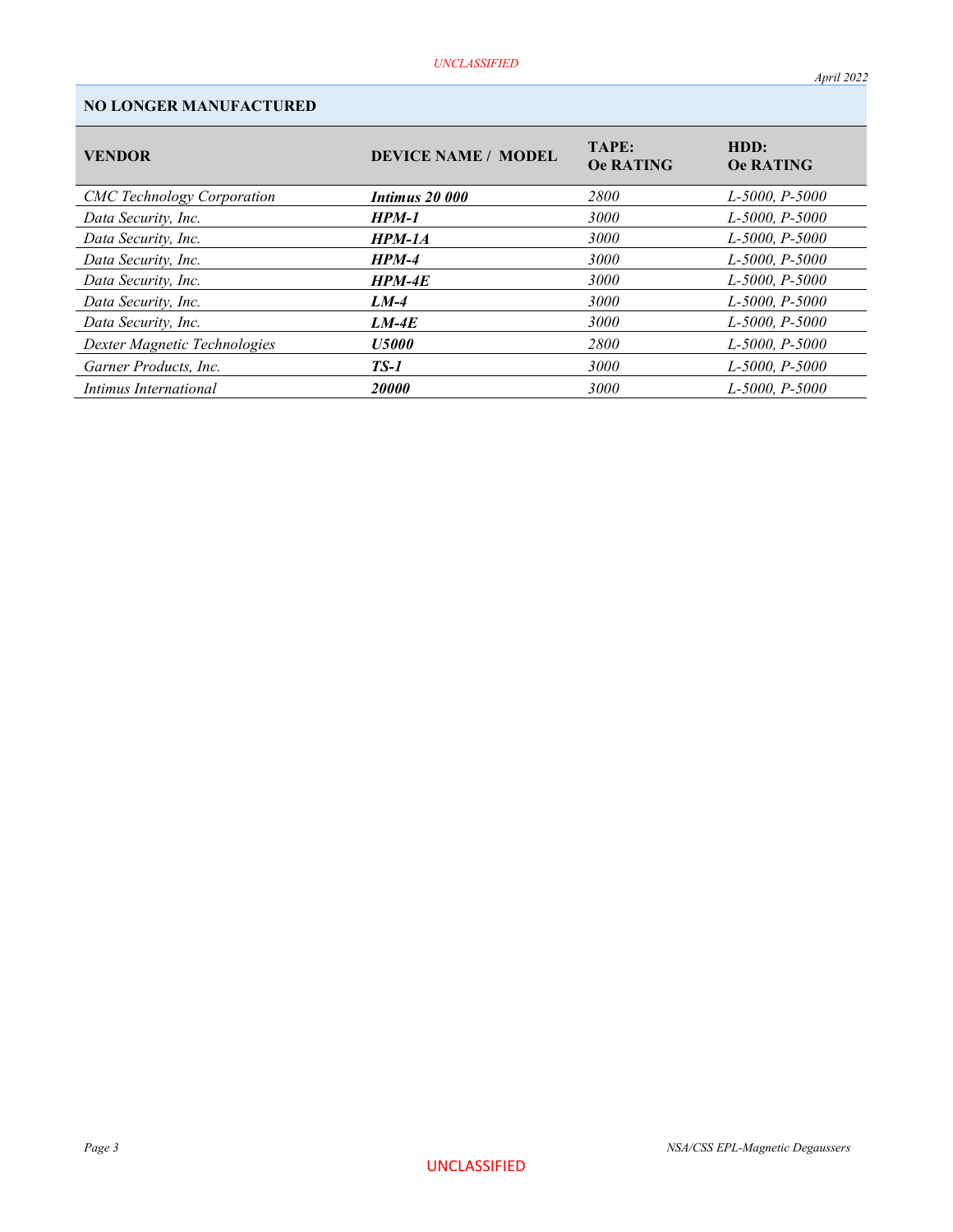# COERCIVITY BY FORMAT

| <b>MAGNETIC TAPES</b>              | <b>Oe</b><br><b>RATING</b> |
|------------------------------------|----------------------------|
| 3480, 3490E                        | 520                        |
| 8mm: AIT -2                        | 1380                       |
| 8mm: AIT-3, AIT-4, S-AIT-1 1/2"    | 1400                       |
| 8mm: M2 Mammoth2, VXA-2 230m       | 1350                       |
| 8mm: Mammoth, AIT-1, VXA-1         | 1320                       |
| 9-Track Reel-to-Reel Computer Tape | 300                        |
| ADR30, ADR50, ADR2-120             | 900                        |
| D8: 8mm 112m, 8mm 160m             | 1600                       |
| DAT-72 4mm 170m                    | 2350                       |
| DC2120, DC6150, DC6525             | 550                        |
| DC9100, DC9120                     | 900                        |
| <b>DCRSi</b>                       | 750                        |
| DD-2 19mm                          | 1550                       |
| DD-2QD (Quad Density) 19mm         | 1850                       |
| $DDS$ 4mm $120m$                   | 1750                       |
| $DDS$ 4mm $120m$                   | 1750                       |
| DDS1: 4mm60m, 4mm90m               | 1590                       |
| DDS2: 4mm                          | 1750                       |
| DDS3 4mm 125m                      | 2250                       |
| DDS4 fmm 150                       | 2350                       |
| DLT Tape III, DLT Tape IIIXT       | 1540                       |
| DLT: Super DLTtape II              | 2600                       |
| DLT: SuperDLTtape1                 | 1900                       |
| DLTtape IV, DLTtape VS1            | 1850                       |

| <b>REMOVABLE DISKS</b>           | Oe.<br><b>RATING</b> | <b>MAGNETIC HARD DISK DRIVES</b><br>(HDD) | <b>Oe RATIN</b>       |
|----------------------------------|----------------------|-------------------------------------------|-----------------------|
| Microdisk: 3.5" 720KB DD         | 650                  | Manufactured in 1995 or earlier           | $L-2200$              |
| Microdisk: $3.5"$ 1.44MB HD      | 720                  | Manufactured between 1996 and 2000        | $L-3000$              |
| Minidisk: 5 1/4" 1.2MB HD        | 650                  | Manufactured in 2001                      | L-3800                |
| Minidisk: 5 1/4" 360KB DD        | 300                  | Manufactured between 2002 and 2003        | L-4200                |
| Zip 100 MB Disk                  | 1550                 | Manufactured between 2004 and 2005        | L-5000                |
| Zip 250 MB Disk, Zip 750 MB Disk | 2250                 | Manufactured between 2006 and 2007        | $L-5000$ , P-<br>5000 |
| Zip: SuperDisk 120MB             | 1500                 | Manufactured between 2008 and 2020        | $L-5000$ , P-<br>5000 |

| <b>MAGNETIC TAPES</b>                                | <b>O</b> e<br><b>RATING</b> |
|------------------------------------------------------|-----------------------------|
| DLTtape S4                                           | 2650                        |
| DTF-1                                                | 1579                        |
| DTF-2                                                | 2300                        |
| Enterprise 3592                                      | 2500                        |
| $ID-1$                                               | 900                         |
| LTO-4, LTO-5                                         | 2800                        |
| LTO-6, LTO-7                                         | 3000                        |
| LTO-Ultrium1                                         | 1850                        |
| LTO-Ultrium2                                         | 2150                        |
| LTO-Ultrium3                                         | 2650                        |
| Magstar: 3590, 3590-E, STK-9840,<br><b>STK-T9940</b> | 1625                        |
| MagstarMP: 3570-B, 3570-C, 3570C/XL                  | 1625                        |
| <b>NCTP</b>                                          | 1850                        |
| Redwood SD-3                                         | 1515                        |
| SLR1, SLR2                                           | 550                         |
| SLR3, SLR4, SLR5, SLR24, SLR32                       | 900                         |
| SLR40, SLR50, SLR60, SLR100,<br><b>SLR75, SLR140</b> | 1650                        |
| STK-T10000 (T10K)                                    | 2500                        |
| TK50, TK70                                           | 350                         |
| <b>TR-1</b>                                          | 550                         |
| TR-3, TR-4                                           | 900                         |
| TR-5, TR-7 (Travan 40 GB)                            | 1650                        |

| <b>MAGNETIC HARD DISK DRIVES</b><br>(HDD) | <b>Oe RATING</b>   |
|-------------------------------------------|--------------------|
| Manufactured in 1995 or earlier           | L-2200             |
| Manufactured between 1996 and 2000        | L-3000             |
| Manufactured in 2001                      | L-3800             |
| Manufactured between 2002 and 2003        | $L-4200$           |
| Manufactured between 2004 and 2005        | $L - 5000$         |
| Manufactured between 2006 and 2007        | L-5000, P-<br>5000 |
| Manufactured between 2008 and 2020        | L-5000, P-<br>5000 |